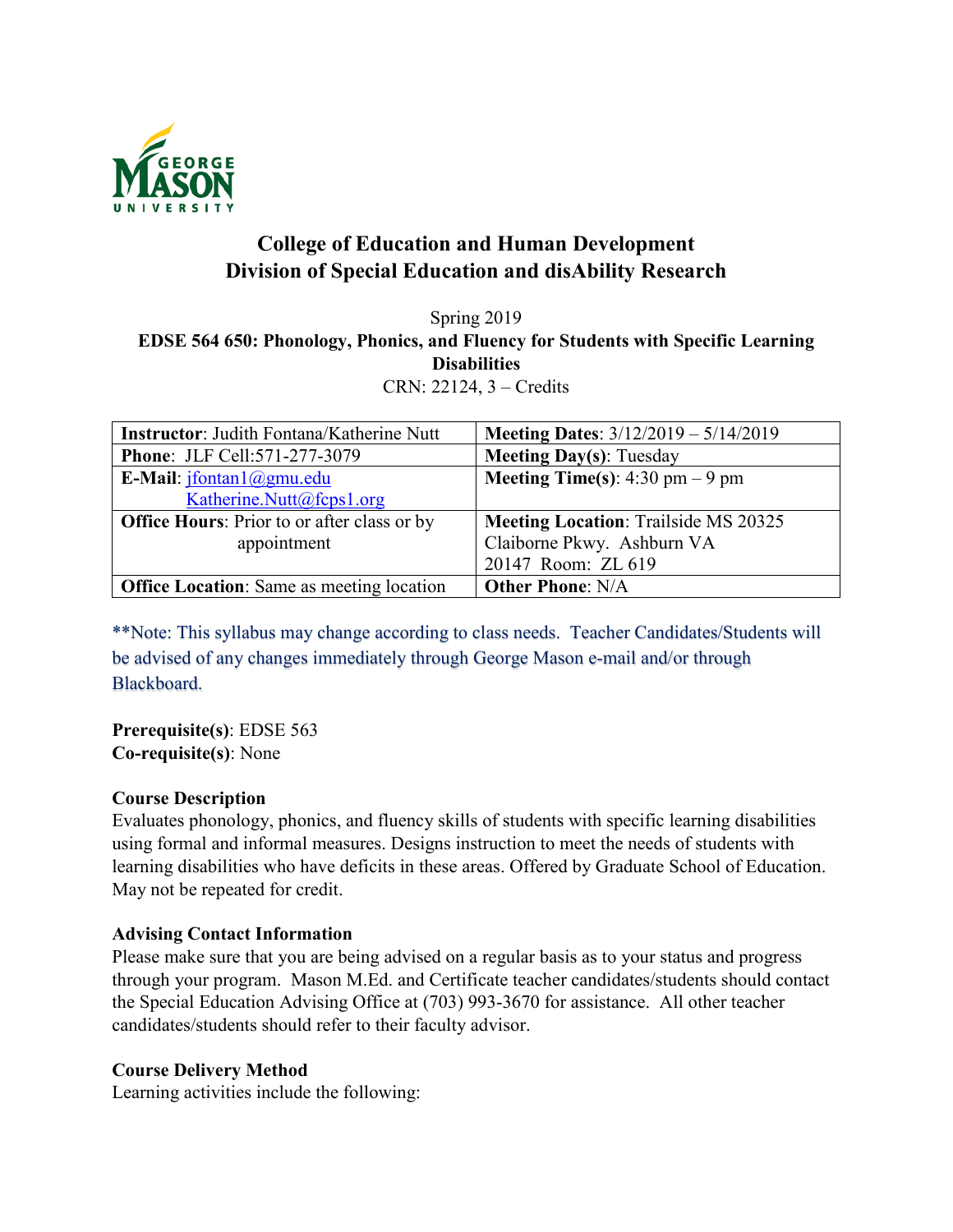- 1. Class lecture and discussion
- 2. Application activities
- 3. Small group activities and assignments
- 4. Video and other media supports
- 5. Research and presentation activities
- 6. Electronic supplements and activities via Blackboard

# **Learner Outcomes**

(Student outcomes are aligned with International Dyslexia Society Knowledge and Practice Standards for Teachers of Reading)

Upon completion of the course, teacher candidates/students will be able to:

- 1. Identify the general and specific goals of phonological skill instruction.
- 2. Know the progression of phonological skill development.
- 3. Identify the differences among various phonological manipulations.
- 4. Understand the principles of phonological skill instruction.
- 5. Understand the reciprocal relationships among phonological processing, reading, spelling, and vocabulary.
- 6. Understand the phonological features of a second language.
- 7. Know or recognize how to order phonics concepts from easier to more difficult.
- 8. Understand principles of explicit and direct teaching.
- 9. State the rationale for multisensory and multimodal techniques.
- 10. Know the routines of a complete lesson format.
- 11. Understand research-based adaptations of instruction for students with weaknesses in working memory, attention, executive function, or processing speed.
- 12. Understand the role of fluency.
- 13. Understand reading fluency as a stage of normal reading development.
- 14. Define and identify examples of text at a student's frustration, instructional, and independent reading level.
- 15. Know sources of activities for building fluency in component reading skills.
- 16. Know which instructional activities and approaches are most likely to improve fluency outcomes.
- 17. Understand techniques to enhance student motivation to read.
- 18. Understand appropriate uses of assistive technology.
- 19. Understand the principles of progress-monitoring and the use of graphs to indicate progress.
- 20. Know the range of skills typically assessed by diagnostic surveys.

# **Course Relationship to Program Goals and Professional Organizations**

This course is part of the George Mason University, Graduate School of Education (GSE), intensive program in Reading Disabilities. This program complies with the standards for teachers of reading established by the International Dyslexia Association. The standards addressed in this course include those related to C: Structured Language Teaching and D: Interpretation and Administration of Assessments for Planning Instruction.

# **Required Textbooks**

Bloom, F. & Traub, N. (2005) Recipe for Reading: Intervention Strategies for Struggling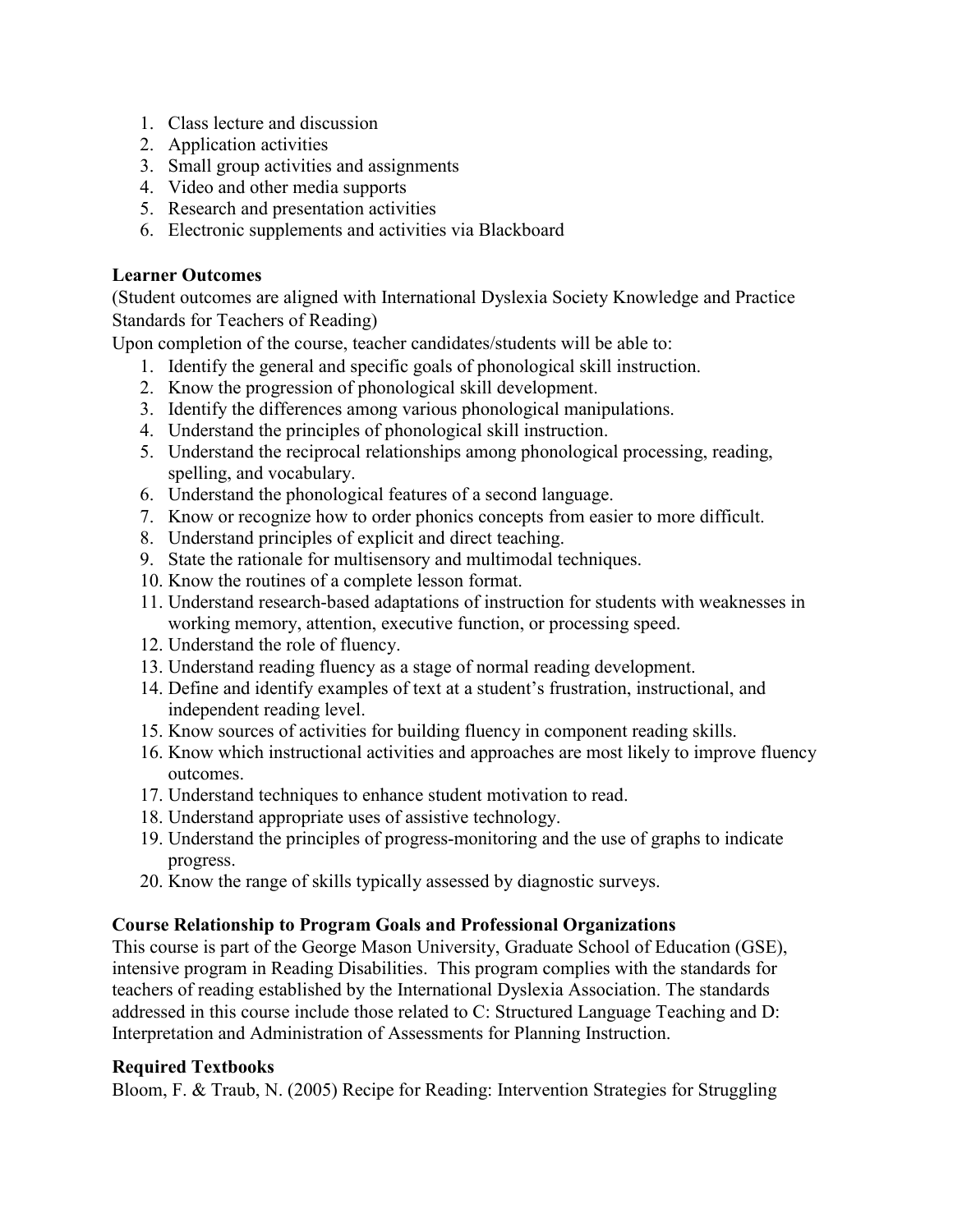Readers. Cambridge: Educator's Publishing Service.

Phoneme Grapheme Card Pack: Large or Small (IMSE)

- IES Practice Guide: Foundational Skills to Support Reading for Understanding in Kindergarten through Grade 3.<http://ies.ed.gov/ncee/wwc/PracticeGuide.aspx?sid=21>
- Mather, N., & Wendling B. J. (2012). *Essentials of Dyslexia Assessment and Intervention.* Wiley: Hoboken, NJ.

#### **Recommended Textbooks**

American Psychological Association*.* (2010). *Publication manual of the American Psychological Association* (6th ed.). Washington, DC: Author.

#### **Required Resources**

**Blackboard:** This course will be delivered face to face and on GMU's Blackboard platform. In addition, required readings are posted on the course Blackboard site. Students are required to have reliable access to Blackboard.

**Group Work:** In addition to in-class group work, students may use Blackboard Collaborate and Blackboard Discussion Boards to complete assignments. If you are not familiar with Collaborate or the Discussion Boards, please complete a tutorial available on Blackboard.

**Email:** Students are required to activate, monitor, and use their GMU email accounts when corresponding in and about the course. Per university policy in compliance with federal law, faculty will only communicate with students via their GMU email accounts, and will be unable to respond to emails sent from other accounts. Any announcements regarding the course will be sent to your GMU account and will appear on Blackboard. Faculty will attempt to respond to individual emails within 48 hours, excluding weekends.

#### **Additional Readings**

Additional readings or resources will be posted on Blackboard.

#### **Course Performance Evaluation**

Students are expected to submit all assignments on time in the manner outlined by the instructor (e.g., Blackboard, Tk20, hard copy).

## **Tk20 Performance-Based Assessment Submission Requirement**

It is critical for the special education program to collect data on how our students are meeting accreditation standards. Every teacher candidate/student registered for an EDSE course with a required Performance-based Assessment (PBA) is required to upload the PBA to Tk20 (regardless of whether a course is an elective, a one-time course or part of an undergraduate minor). A PBA is a specific assignment, presentation, or project that best demonstrates one or more CEC, InTASC or other standard connected to the course.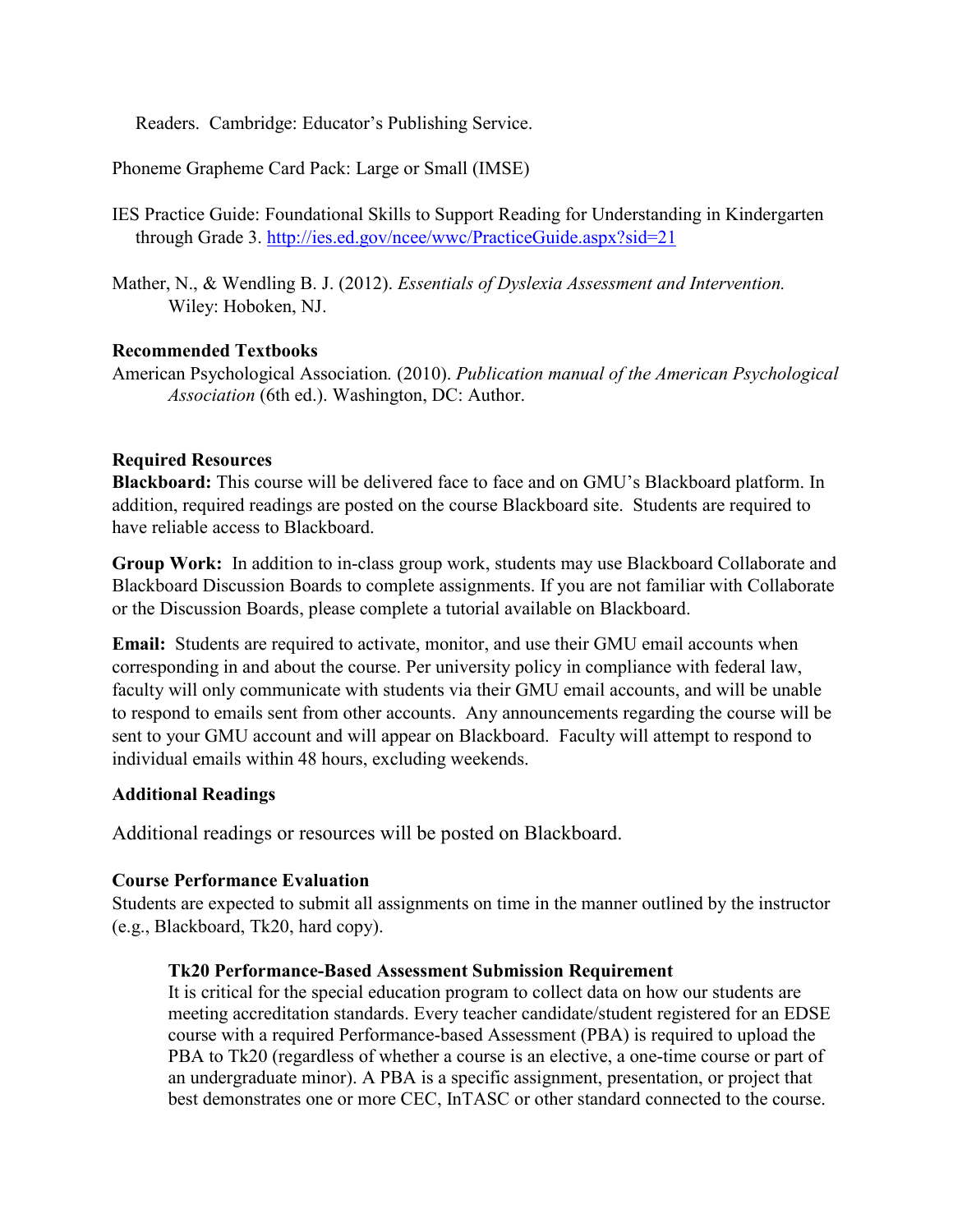A PBA is evaluated in two ways. The first is for a grade, based on the instructor's grading rubric. The second is for program accreditation purposes. Your instructor will provide directions as to how to upload the PBA to Tk20.

For EDSE 564, the required PBA is Case Study Analysis. Please check to verify your ability to upload items to Tk20 before the PBA due date.

# **Assignments and/or Examinations**

## **Performance-based Assessment (Tk20 submission required)**

It is critical for the special education program to collect data on how our students are meeting accreditation standards. Every teacher candidate/student registered for an EDSE course with a required Performance-based Assessment (PBA) is required to upload the PBA to Tk20 (regardless of whether a course is an elective, a one-time course or part of an undergraduate minor). A PBA is a specific assignment, presentation, or project that best demonstrates one or more CEC, InTASC or other standard connected to the course. A PBA is evaluated in two ways. The first is for a grade, based on the instructor's grading rubric. The second is for program accreditation purposes. Your instructor will provide directions as to how to upload the PBA to Tk20.

For EDSE 564, the required PBA is Case Study Analysis. Failure to submit the assignment to Tk20 will result in reporting the course grade as Incomplete ("IN"). Teacher candidates/students have until five days prior to the University-stated grade change deadline to upload the required PBA in order to change the course grade. When the PBA is uploaded, the teacher candidate/student is required to notify the instructor so that the "IN" can be changed to a grade. If the required PBA is not uploaded five days prior to the University-stated grade change deadline and, therefore, the grade is not changed, it will become an F. Please check to verify your ability to upload items to Tk20 before the PBA due date.

## *Case Study Analysis*

Using assessment data from a case study presented to candidates of a student with a specific learning disability in reading, the candidate will interpret findings, plan for progress monitoring, and design targeted instruction.

- 1. Using case study data, accurately interpret a test and subtest scores to describe a student's patterns of strengths and weaknesses and instructional needs in the areas of phonology, phonics and word recognition, and fluency.
	- a. Provide an overall summary of the student's performance based on assessments provided. Provide a comparison to expectations for grade level for each area assessed, and then elaborate on any strengths and/or particular weaknesses the student may have.
	- b. Recommendations for Accommodation Consider the assessment results and make a judgment about whether the student is in need of accommodations to access and/or have positive learning results in general and special curricula.
	- c. Recommendations for Instruction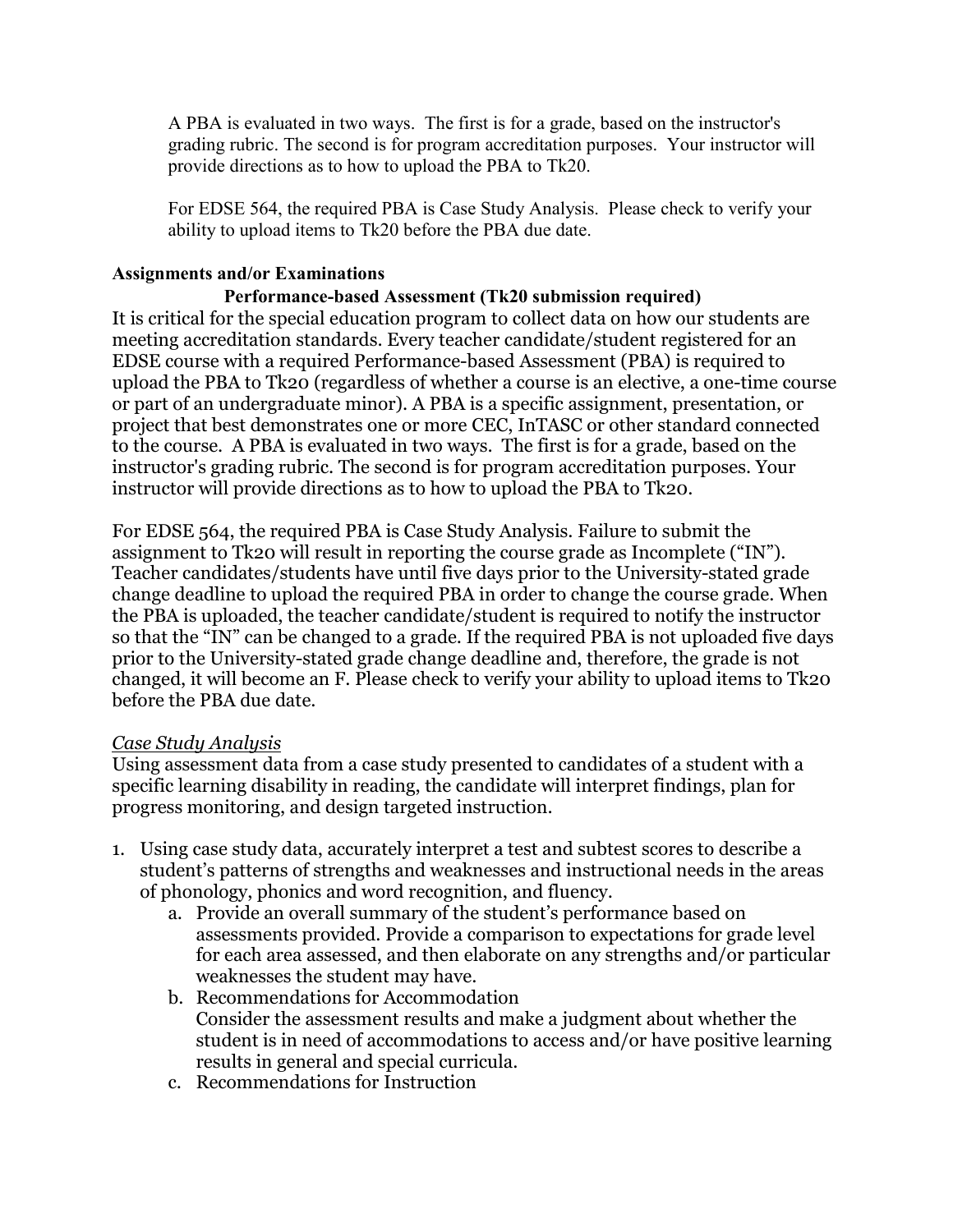Make recommendations for individualized instruction based on each area of weakness identified from the assessments. Instructional recommendations should be evidence-based. Consider student identified interests, learning environments, and any cultural and linguistic factors when making your recommendations.

- d. Identify one goal for each of the areas of phonology, phonics and word recognition, and fluency.
- 2. Instruction
	- a. Using the three goals for individualized instruction as your guide, describe a general plan for individualized instruction for the student. Include who would provide the instruction, where the instruction would be provided, and the frequency of lessons.
	- b. Design three complete lesson plans, using information from the course. One lesson should address phonology; another phonics and word recognition, and another fluency.
- 3. Progress monitoring
	- a. Describe how you would use informal assessment measures (based on repeated, curriculum-based measures) to monitor the progress of the student toward the two goals you identified.
	- b. Describe the probes and procedures (in brief form) that you would use.
	- c. Identify the frequency of your assessment and how you would use the information gathered.
	- d. Identify how you would make decisions about instruction based upon the data gathered.

# **College Wide Common Assessment (TK20 submission required) N/A**

## **Performance-based Common Assignments (No Tk20 submission required) N/A**

## **Other Assignments**

Test Review Activity- Candidates will review designated formal, and informal diagnostic and formative assessments related to phonemic awareness, phonics, word recognition and fluency. They will create a reference document that:

- Defines the rationale and purpose of each test/assessment and subtests as appropriate.
- Describes administration and scoring
- Describes how the information can be used to inform instruction.
- If you report on a commercial product include the official name, the editor or author and the publisher or source.

 Note : Details are on Blackboard. There are required items as well as some free choice items. A response Template is provided on Blackboard.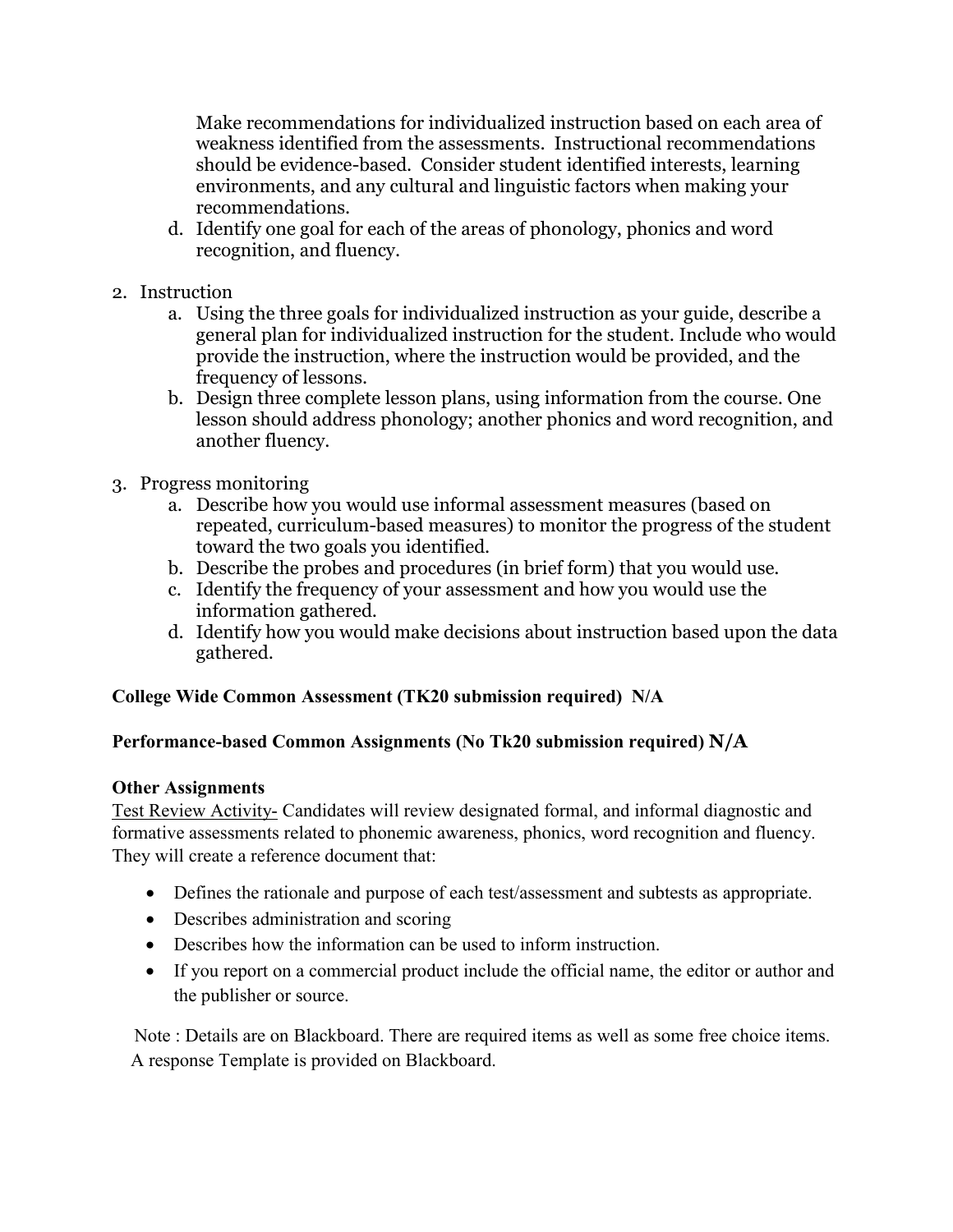Assistive Technology—Candidates will review and evaluate a variety of assistive technologies for reading that focus on phonics/decoding, word recognition, and fluency, comprehension and writing appropriate for grades k-3. Candidates will identify purpose, contextual needs, and cost of devices, as well as feasibility of use in a general classroom and in structured supplemental instruction. Finally, candidates will describe the impact of the use of the device on long-term reading outcomes for students with learning disabilities. This is an in-class activity. Your product will be submitted electronically at the end of class.

Discussion Board- Candidates will post discussion questions or topics (twice) and respond (4 times) to topics posted by their colleagues. Postings will be based upon the weekly reading assignments. Dates and details are posted on Black Board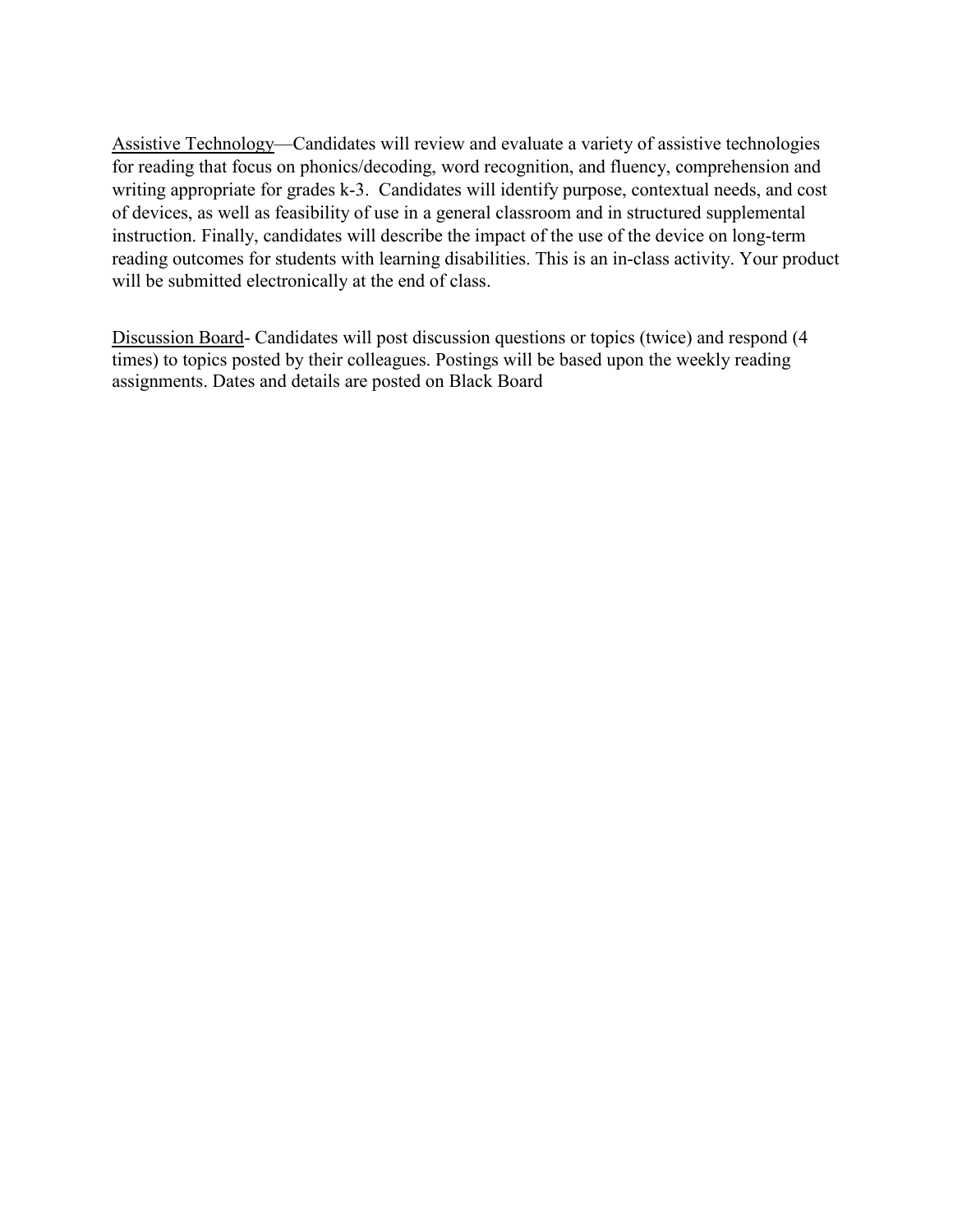#### **Course Policies and Expectations,**

Attendance/Participation: Each student is allowed one absence with no deductions. Two tardies/early departures are equal to one absence. Beyond that, one point will be deducted for each absence, up to a total of 10 points. Please communicate with your instructor as soon as possible prior to any/all tardies and absences.

Class cancellations due to weather: If we cannot access the location for class it is the student's responsibility to check their GMU email and Blackboard for direction. Unless otherwise notified any assignments due at the cancelled class are still due and unless otherwise directed should be submitted via email attachment to **all** professors.

#### Attendance and In-Class Participation – 25 points

Attendance is critical and class time will provide opportunities for (a) demonstration, (b) handson activities, (c) reflection on readings, class activities and assignments, and (d) applications or extensions related to assigned readings. In-class activities will build upon readings. Occasionally, student products will be generated and used to document participation. There will be no opportunity to make up points awarded for student products generated during class time. Active participation is expected and will be assessed for each class session and at completion of online class activities. The following rubric will be used to determine participation.

## **Late Work**

Assignments are due on the date indicated in the syllabus. If your instructor changes the due date for reasons related to student need in the course, the change will be discussed in class, posted on the Blackboard site, and confirmed in an email to all students. Late work that has not been previously been made known to the instructors, and without extenuating circumstances will result in a *1-point deduction for each day late.*

## **Grading Scale**

- A 95-100
- A- 90-94
- B+ 86-89
- B 80-85
- $C = 70-79$
- F below 70

A grade of A or A- indicates that a student has performed at an exemplary level. The A-range student participates actively and thoughtfully in class discussions and activities; completes all course readings and assignments in a timely and professional manner; shows coherence and thoroughness in planning; writes well-organized papers; consistently demonstrates the ability to make connections between theory and practice; meets the general requirements and guidelines of the course, as listed below. The instructor reserves the right to award an A+ to students who consistently exceed basic requirements of the course.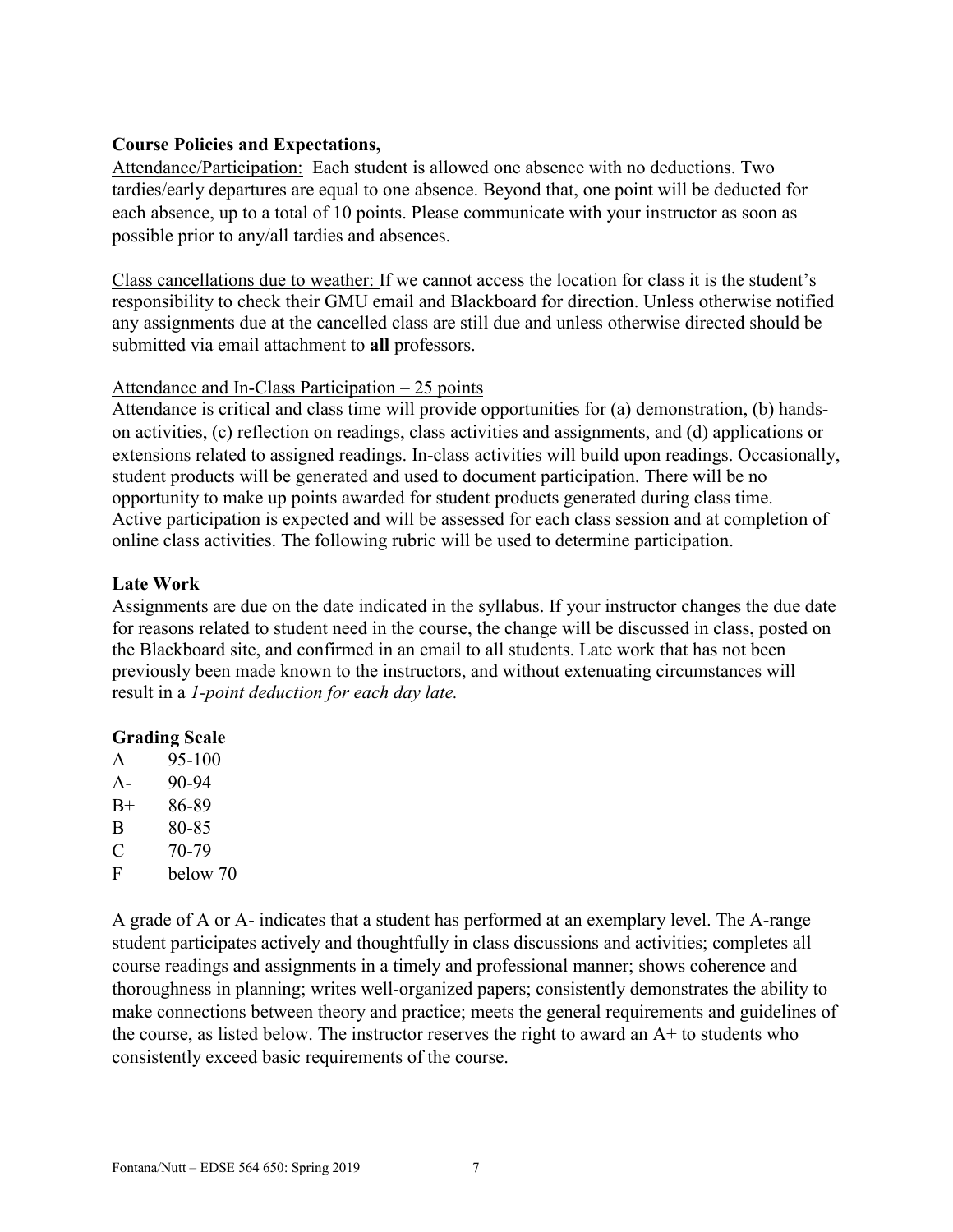| <b>Assignments/Grading</b>                                                                            | <b>Points</b> |
|-------------------------------------------------------------------------------------------------------|---------------|
| 1. Class Attendance and Participation:<br>Includes documentation of in-class<br>activities and        | 25            |
| 2. Discussion Board: Directions & rubric on<br>BB                                                     | 15            |
| 3. Test Review Activity: Directions & rubric<br>on BB                                                 | 20            |
| 4. Assistive Technology: Directions & rubric<br>on BB                                                 | 15            |
| 5. *Designated Performance-Based<br><b>Assessment: Case Study Analysis and</b><br>Instructional plan. | 25            |
| TOTAL                                                                                                 | 100           |

# Class Participation Rubric:

| Excellent $(25 \text{ pts.})$ | Competent $(15-24 \text{ pts.})$ | Minimal (below 15 pts.) |
|-------------------------------|----------------------------------|-------------------------|
| The student:                  | The student:                     | The student:            |
| Actively questions,           | Occasionally questions,          | Seldom questions,       |
| observes and reflects on      | observes and reflects on         | observes and reflects   |
| readings and                  | readings and                     | on readings and         |
| discussions                   | discussions                      | discussions             |
| Participates actively in      | Participates actively in         | Does not participate    |
| small group activities        | small group activities           | actively in small group |
|                               |                                  | activities              |

\*Note: The George Mason University Honor Code will be strictly enforced. Students are responsible for reading and understanding the Code. "To promote a stronger sense of mutual responsibility, respect, trust, and fairness among all members of the George Mason University community and with the desire for greater academic and personal achievement, we, the student members of the university community, have set forth this honor code: Student members of the George Mason University community pledge not to cheat, plagiarize, steal, or lie in matters related to academic work." Work submitted must be your own or with proper citations (see [https://catalog.gmu.edu/policies/honor-code-system/\)](https://catalog.gmu.edu/policies/honor-code-system/).

#### **Professional Dispositions**

Students are expected to exhibit professional behaviors and dispositions at all times. See [https://cehd.gmu.edu/students/polices-procedures/.](https://cehd.gmu.edu/students/polices-procedures/)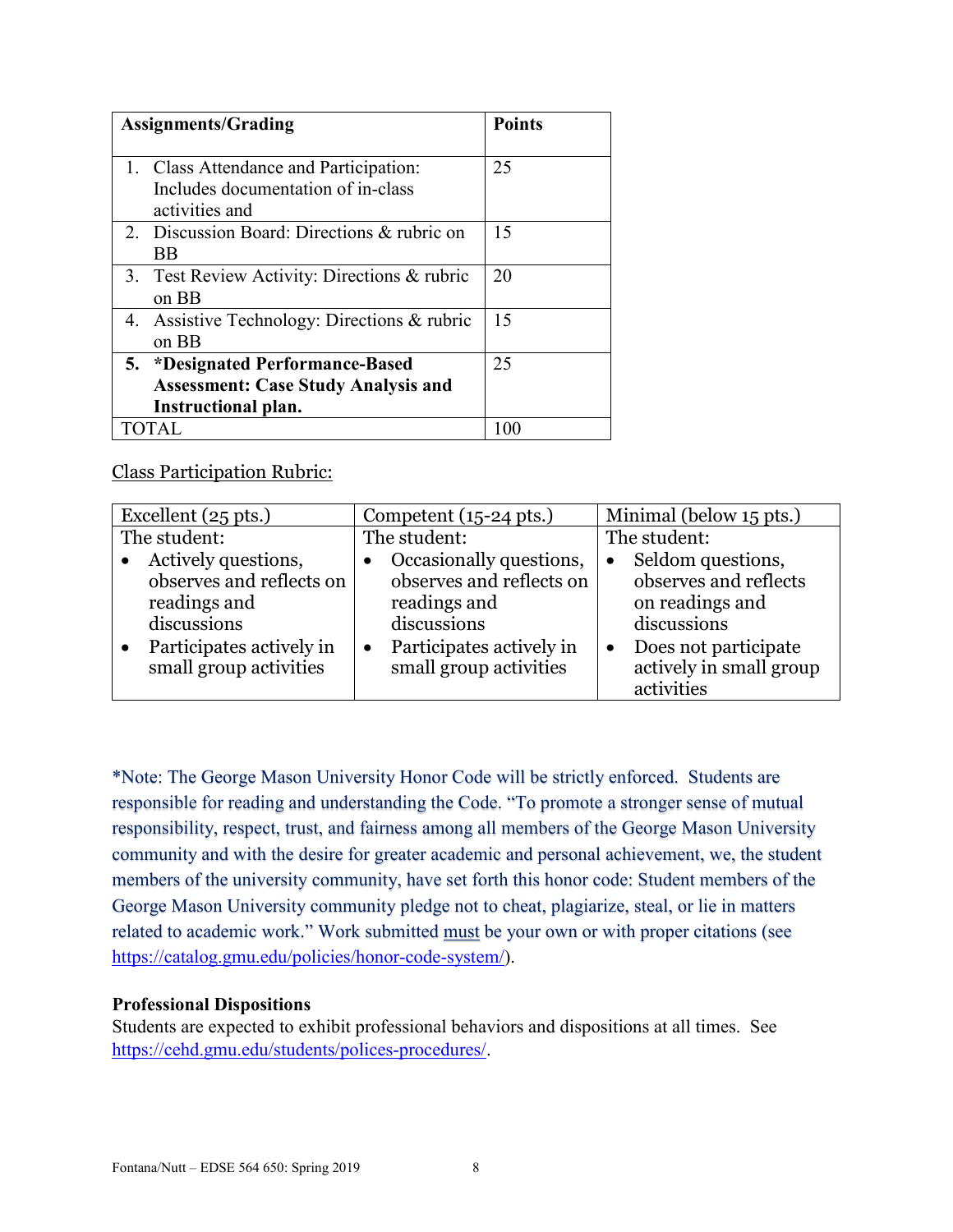# **Class Schedule**

\*Note: Faculty reserves the right to alter the schedule as necessary, with notification to students.

| Schedule                                                                                     |                                                                                                    |                                                                                                                                                                                                                                                                                                                                                                                                                                                       |                                                                                              |
|----------------------------------------------------------------------------------------------|----------------------------------------------------------------------------------------------------|-------------------------------------------------------------------------------------------------------------------------------------------------------------------------------------------------------------------------------------------------------------------------------------------------------------------------------------------------------------------------------------------------------------------------------------------------------|----------------------------------------------------------------------------------------------|
| Class $# /$<br>date                                                                          | Topics                                                                                             | Readings                                                                                                                                                                                                                                                                                                                                                                                                                                              | Assignment<br>Due dates                                                                      |
| Class 1<br>3/12<br>LO 5,6,7                                                                  | Syllabus Overview<br>Introduction to 4 types of<br>Assessments                                     | Gickling, Gravois and Agnell, (2016).<br>Chapter 5<br>Reading Assessment: Orchestrating the<br>Dance.                                                                                                                                                                                                                                                                                                                                                 | N/A                                                                                          |
|                                                                                              | Instructional Assessment/Dynamic<br>Assessment and intervention design<br>and monitoring (2 hours) | Posted on blackboard Under Course<br>Content for Class 1.                                                                                                                                                                                                                                                                                                                                                                                             |                                                                                              |
| Class 2<br>3/19<br>Judith<br>will be<br>out of<br>town<br>LO 5,6,7<br>10,11,<br>12,<br>13,15 | Assessments: A Closer look<br><b>Cognitive and Linguistic Correlates</b><br>of Dyslexia            | Mather & Wendling (2012) Chapter 5<br>Materials: Have access to or hard copies<br>of:<br><b>PAST BB</b><br>$\bullet$<br>Cool Tools: Informal Reading<br>Assessments/phonological<br>Awareness <b>BB</b><br>Critchlow Verbal Language Scale<br>$\bullet$<br><b>BB</b><br><b>CORE Phonemic Awareness test BB</b><br>Yopp singer <b>BB</b><br>$\bullet$<br>How these are recorded for PBA                                                                | Discussion<br>Board<br>Post: Group<br>$\mathbf{A}$<br>Respond<br>Groups B &<br>$\mathcal{C}$ |
| Class 3<br>3/26<br>LO $5,6,7$<br>10, 11, 12,<br>13,15                                        | <b>Assessments: A Closer Look</b><br>Decoding, Encoding and Reading<br>Fluency                     | Mather and Wendling chapter 6<br>Have assess to or hard copies of:<br>Gallistel-Ellis Test of Coding Skills<br>$\bullet$<br><b>BB</b><br><b>CORE Phonics Assessment BB</b><br>Barnell Loft spelling assessment BB<br>DSA: Instructors will provide<br>QRI: Instructors will provide<br>$\bullet$<br>Cool Tools: Informal Reading BB<br>$\bullet$<br>Assessments: Phonics, fluency,<br>vocabulary and comprehension.<br>How these are recorded for PBA | Post: Group<br>B<br>Respond:<br>Groups A<br>and C                                            |

| EDSE 564 Spring 2019 - Fontana & Nutt |  |  |  |
|---------------------------------------|--|--|--|
|---------------------------------------|--|--|--|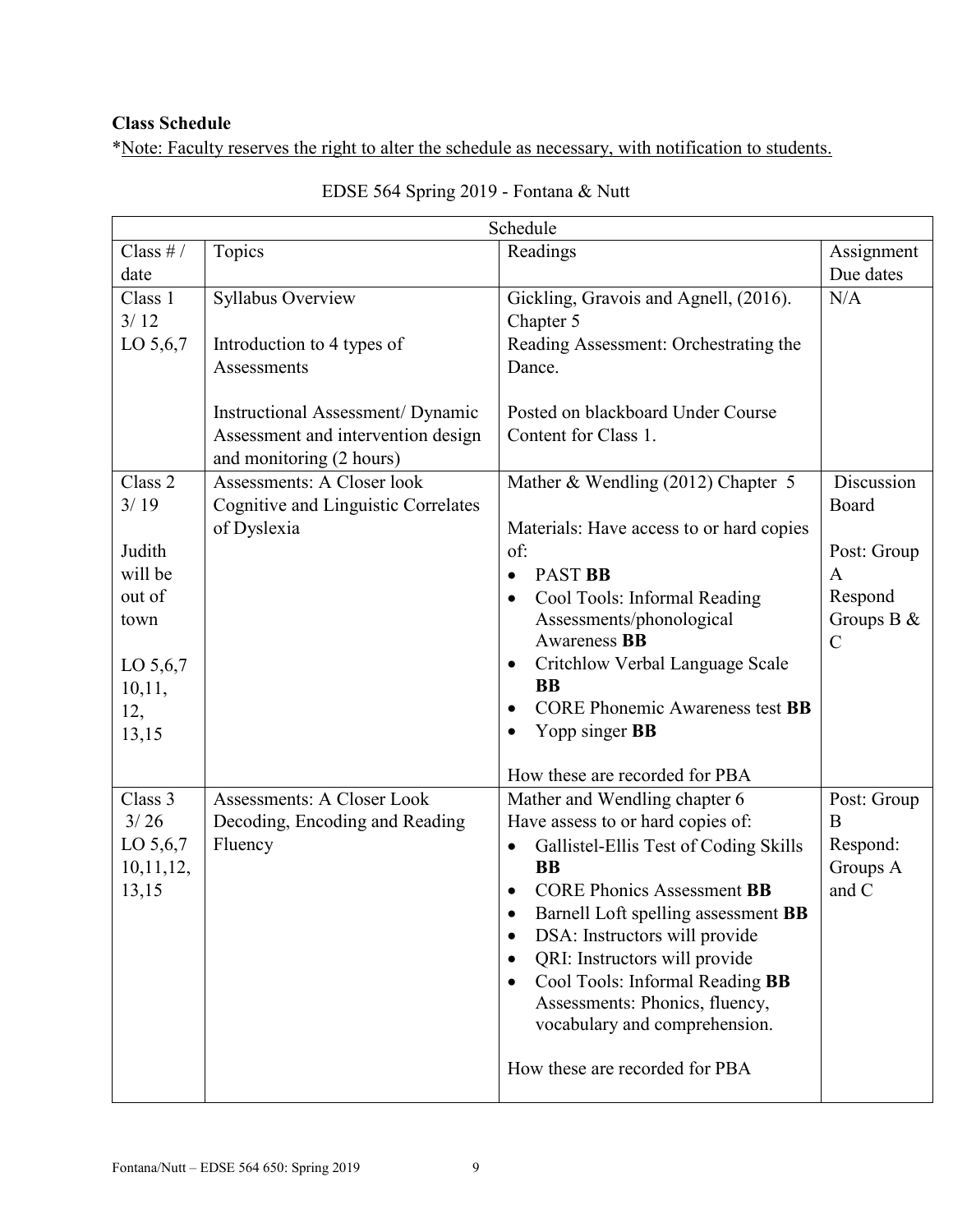| Class 4<br>4/2<br>LO $1, 2$ ,<br>3, 4 | Rationale for multi-sensory,<br>$\bullet$<br>multi-modal instruction $-15$<br>mins<br>Principles of direct explicit<br>$\bullet$<br>instruction<br>$\circ$ Lesson formats – 30 mins<br>Concept of frustration,<br>instructional & independent<br>reading levels $-15$ mins | Ferrell & Sherman in Birsh (2011)<br>Chapter 2 Multi-Sensory Structured<br>Language Instruction BB<br>In class Activity: Student teams will<br>read and report on a variety of articles<br>related to O-G, multi-sensory<br>instruction. |                                                                                       | Post: Group<br>$\mathcal{C}$<br>Respond<br>Groups A &<br>B                                    |
|---------------------------------------|----------------------------------------------------------------------------------------------------------------------------------------------------------------------------------------------------------------------------------------------------------------------------|------------------------------------------------------------------------------------------------------------------------------------------------------------------------------------------------------------------------------------------|---------------------------------------------------------------------------------------|-----------------------------------------------------------------------------------------------|
| Class 5<br>4/9                        | Compare and contrast<br>approaches to reading<br>instruction.<br>IMSE, Alternate O-G, S.P.I.R.E<br>Glass Analysis for Decoding<br>Only,<br>Phono-Graphix                                                                                                                   | No Reading                                                                                                                                                                                                                               |                                                                                       | In class:<br>Turn in Test<br>Review<br>Activity.<br>Hard copy<br>in your<br>folder<br>please. |
| APRIL 16                              | <b>SPRING BREAK</b>                                                                                                                                                                                                                                                        |                                                                                                                                                                                                                                          |                                                                                       |                                                                                               |
| Class 6<br>4/23                       | Scaffolding data-driven multi-sensory<br>instructional techniques integrating<br>Phonological/Phonemic<br>$\circ$<br>Awareness & Phonics<br>Word Recognition<br>$\circ$                                                                                                    | Mather & Wendling<br>$(2012)$ Chapter 7                                                                                                                                                                                                  | Post: Group A<br>Respond Groups B & C                                                 |                                                                                               |
| Class 7<br>4/30                       | Scaffolding data-driven multi-sensory<br>instructional techniques integrating<br>Stages & Phases of<br>$\circ$<br><b>Spelling Development</b><br>Spelling error<br>analysis<br>Handwriting<br>$\circ$                                                                      | Mather & Wendling<br>$(2012)$ Chapter 8                                                                                                                                                                                                  | Post: Group B<br>Respond Groups A & C                                                 |                                                                                               |
| Class 8<br>5/7<br>LO $7, 8$           | Assistive Technology class                                                                                                                                                                                                                                                 | AT assignment will be<br>done in class.                                                                                                                                                                                                  | Post: Group C<br>Respond Groups A & B<br>AT assignment is due at<br>the end of class. |                                                                                               |
| Class 9<br>5/14                       | Additional content TBD                                                                                                                                                                                                                                                     |                                                                                                                                                                                                                                          | PBA Complete in class                                                                 |                                                                                               |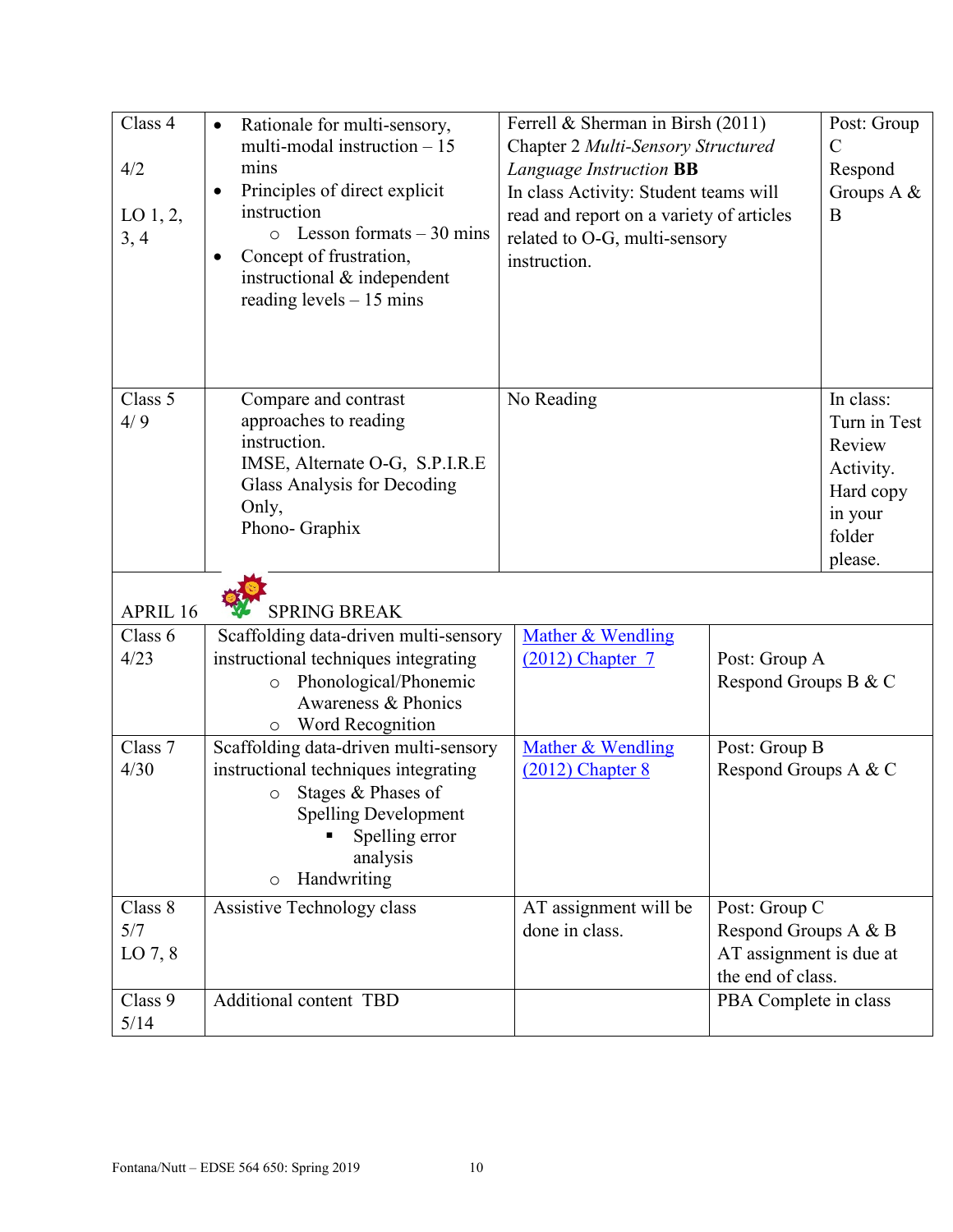#### **Core Values Commitment**

The College of Education and Human Development is committed to collaboration, ethical leadership, innovation, research-based practice, and social justice. Students are expected to adhere to these principles: <http://cehd.gmu.edu/values/>

#### **GMU Policies and Resources for Students**

#### **Policies**

- Students must adhere to the guidelines of the Mason Honor Code (see <https://catalog.gmu.edu/policies/honor-code-system/> ).
- Students must follow the university policy for Responsible Use of Computing (see [http://universitypolicy.gmu.edu/policies/responsible-use-of-computing/\)](http://universitypolicy.gmu.edu/policies/responsible-use-of-computing/).
- Students are responsible for the content of university communications sent to their Mason email account and are required to activate their account and check it regularly. All communication from the university, college, school, and program will be sent to students **solely** through their Mason email account.
- Students with disabilities who seek accommodations in a course must be registered with George Mason University Disability Services. Approved accommodations will begin at the time the written letter from Disability Services is received by the instructor (see [http://ods.gmu.edu/\)](http://ods.gmu.edu/).
- Students must silence all sound emitting devices during class unless otherwise authorized by the instructor.

#### **Campus Resources**

- Support for submission of assignments to Tk20 should be directed to [tk20help@gmu.edu](mailto:tk20help@gmu.edu) or [https://cehd.gmu.edu/aero/tk20.](https://cehd.gmu.edu/aero/tk20) Questions or concerns regarding use of Blackboard should be directed to [http://coursessupport.gmu.edu/.](http://coursessupport.gmu.edu/)
- For information on student support resources on campus, see <https://ctfe.gmu.edu/teaching/student-support-resources-on-campus>

**For additional information on the College of Education and Human Development, please visit our website [https://cehd.gmu.edu/students/.](https://cehd.gmu.edu/students/)**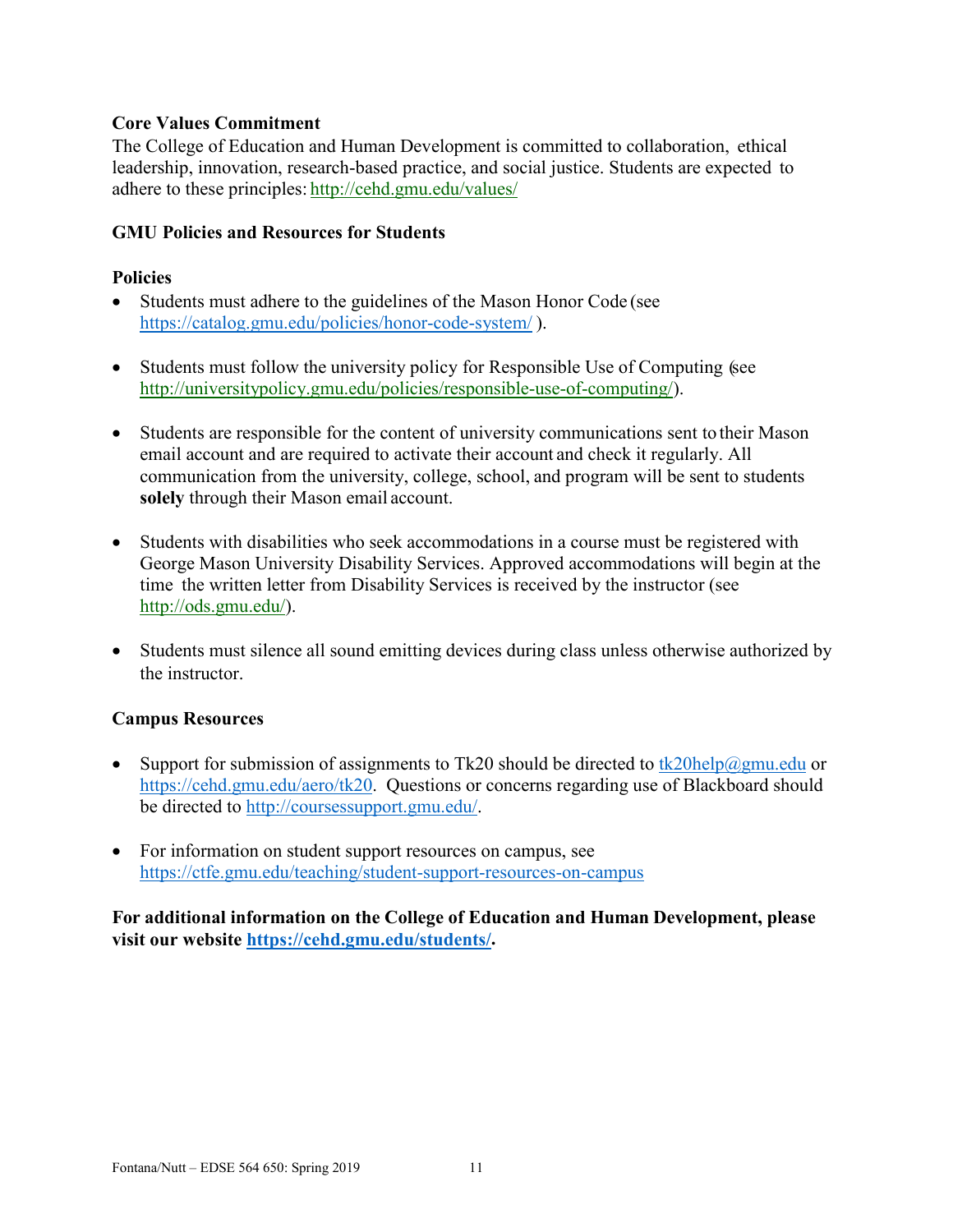# **Appendix**

# Assessment Rubric(s) **\*DESIGNATED PERFORMANCE-BASED ASSESSMENT**

|                                                                                                                                                                                                                                                                                                            | <b>EXCEEDS</b>                                                                                                                                                                                                                                                                                                                                                               | <b>MEETS</b>                                                                                                                                                                                                                                 | <b>DOES NOT MEET</b>                                                                                                                                                                                                                                                                                                     |
|------------------------------------------------------------------------------------------------------------------------------------------------------------------------------------------------------------------------------------------------------------------------------------------------------------|------------------------------------------------------------------------------------------------------------------------------------------------------------------------------------------------------------------------------------------------------------------------------------------------------------------------------------------------------------------------------|----------------------------------------------------------------------------------------------------------------------------------------------------------------------------------------------------------------------------------------------|--------------------------------------------------------------------------------------------------------------------------------------------------------------------------------------------------------------------------------------------------------------------------------------------------------------------------|
|                                                                                                                                                                                                                                                                                                            | <b>EXPECTATION</b>                                                                                                                                                                                                                                                                                                                                                           | <b>EXPECTATION</b>                                                                                                                                                                                                                           | <b>EXPECTATION</b>                                                                                                                                                                                                                                                                                                       |
| <b>Case Study</b>                                                                                                                                                                                                                                                                                          |                                                                                                                                                                                                                                                                                                                                                                              |                                                                                                                                                                                                                                              |                                                                                                                                                                                                                                                                                                                          |
|                                                                                                                                                                                                                                                                                                            | 3                                                                                                                                                                                                                                                                                                                                                                            | $\overline{2}$                                                                                                                                                                                                                               |                                                                                                                                                                                                                                                                                                                          |
| Provide an<br>overall<br>summary of<br>the student's<br>performance<br>based on<br>assessments<br>data<br>provided.<br>Compare<br>present level<br>of<br>functioning<br>with grade<br>level<br>expectations<br>for each area<br>assessed,<br>detailing<br>student's<br>strengths<br>weaknesses.<br>(IDAD5) | Candidate clearly<br>presents assessment<br>data relative to oral<br>language, phonics,<br>fluency and word<br>recognition<br>And writes a report that<br>clearly and accurately<br>summarizes the<br>student's current skills<br>in oral language,<br>phonics, word<br>recognition and fluency,<br>which includes<br>educational<br>implications of current<br>performance. | Candidate presents data<br>that is unclear,<br>incomplete or<br>inaccurate.<br>Or<br>Candidate writes an<br>incomplete<br>summarization of the<br>student's current skills<br>in oral language,<br>phonics, word<br>recognition and fluency. | Candidate presents<br>data that is unclear,<br>incomplete or<br>inaccurate<br>And<br>Candidate writes<br>report that is NOT<br><b>ACCURATE</b> in<br>summarizing student's<br>current skills OR does<br>not include one or<br>more of the following<br>areas: oral language,<br>phonics, word<br>recognition or fluency. |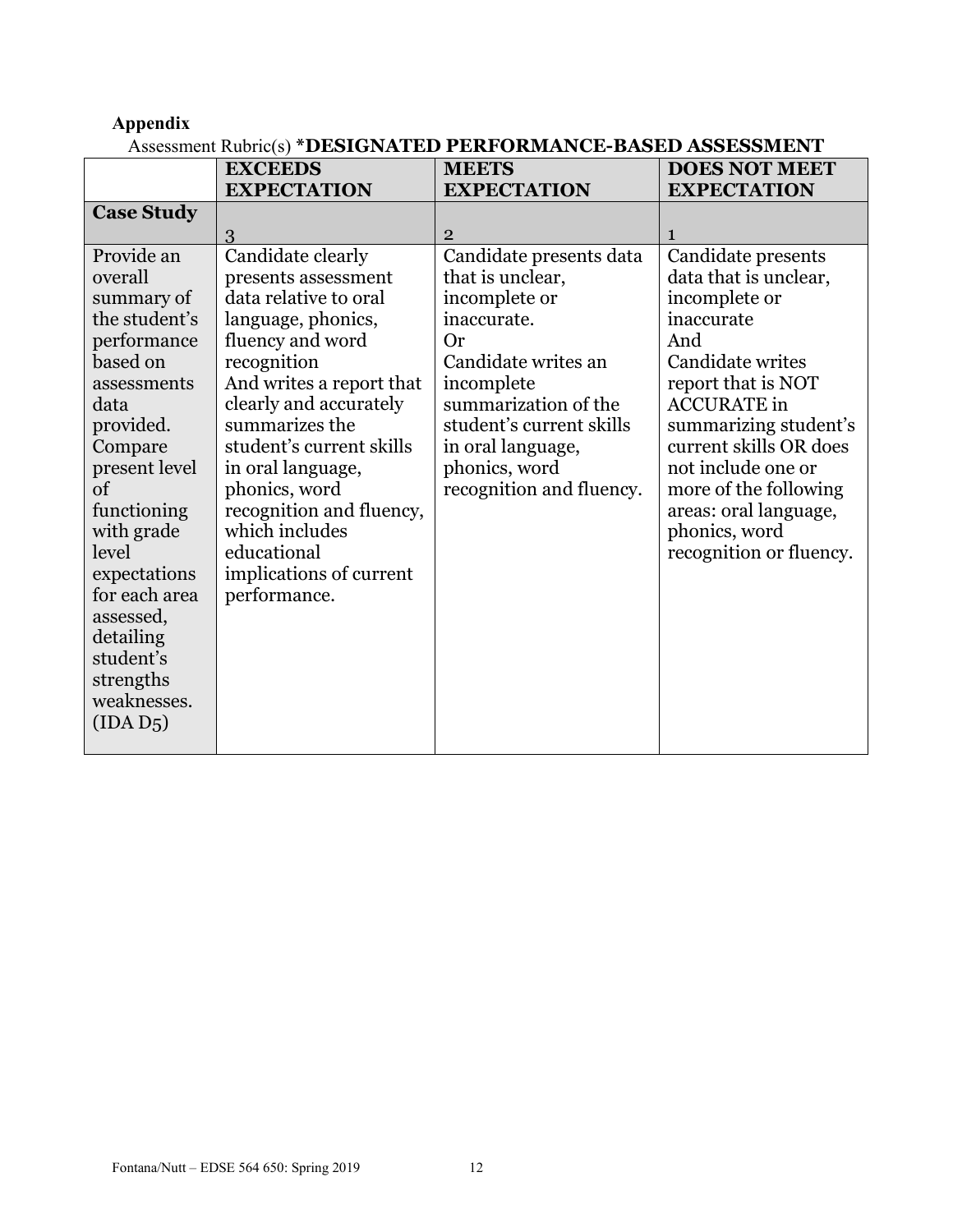|                                                                                                                                                                                         | <b>EXCEEDS</b>                                                                                                                                                                                                                                                                                                                                                                                                                                                  | <b>MEETS</b>                                                                                                                                                                                                                                                                                                                                                                                                                                                   | <b>DOES NOT MEET</b>                                                                                                                                                                                                                                                                                                                                                                                                      |
|-----------------------------------------------------------------------------------------------------------------------------------------------------------------------------------------|-----------------------------------------------------------------------------------------------------------------------------------------------------------------------------------------------------------------------------------------------------------------------------------------------------------------------------------------------------------------------------------------------------------------------------------------------------------------|----------------------------------------------------------------------------------------------------------------------------------------------------------------------------------------------------------------------------------------------------------------------------------------------------------------------------------------------------------------------------------------------------------------------------------------------------------------|---------------------------------------------------------------------------------------------------------------------------------------------------------------------------------------------------------------------------------------------------------------------------------------------------------------------------------------------------------------------------------------------------------------------------|
|                                                                                                                                                                                         | <b>EXPECTATION</b>                                                                                                                                                                                                                                                                                                                                                                                                                                              | <b>EXPECTATION</b>                                                                                                                                                                                                                                                                                                                                                                                                                                             | <b>EXPECTATION</b>                                                                                                                                                                                                                                                                                                                                                                                                        |
| <b>Case Study</b>                                                                                                                                                                       | 3                                                                                                                                                                                                                                                                                                                                                                                                                                                               | $\overline{2}$                                                                                                                                                                                                                                                                                                                                                                                                                                                 | $\mathbf{1}$                                                                                                                                                                                                                                                                                                                                                                                                              |
| Recommend<br>specific<br>specialized<br>instructional<br>programming<br>based on<br>each area of<br>student's<br>weakness<br>identified by<br>the<br>assessment<br>data.<br>$(IDA\,D6)$ | Candidate writes<br>appropriate, specific<br>recommendations for<br>instructional<br>interventions based on<br>assessment data that<br>include:<br>Name of the<br>intervention material,<br>strategy or program<br>description of the<br>$\bullet$<br>intervention<br>Number of<br>$\bullet$<br>interventions<br>sessions/week<br>d) Names intervener.<br>$\bullet$<br>Candidate's provides<br>$\bullet$<br>data-based rationale<br>for each<br>recommendation. | Candidate writes<br>inappropriate,<br>recommendations for<br>instructional<br>interventions that do not<br>align with student data<br>(not data based<br>rationale).<br><b>Or</b><br>2 or more descriptive<br>elements (a-d) are<br>missing, or unclear<br>Name of the<br>intervention material,<br>strategy or program<br>description of the<br>$\bullet$<br>intervention<br>Number of<br>$\bullet$<br>interventions<br>sessions/week<br>d) Names intervener. | Candidate writes<br>inappropriate<br>recommendations for<br>instructional<br>interventions (not data<br>based rationale)<br>And<br>2 or more descriptive<br>elements (a-d) are<br>missing, or unclear<br>Name of the<br>intervention material,<br>strategy or program<br>description of the<br>$\bullet$<br>intervention<br>Number of<br>$\bullet$<br>interventions<br>sessions/week<br>d) Names intervener.<br>$\bullet$ |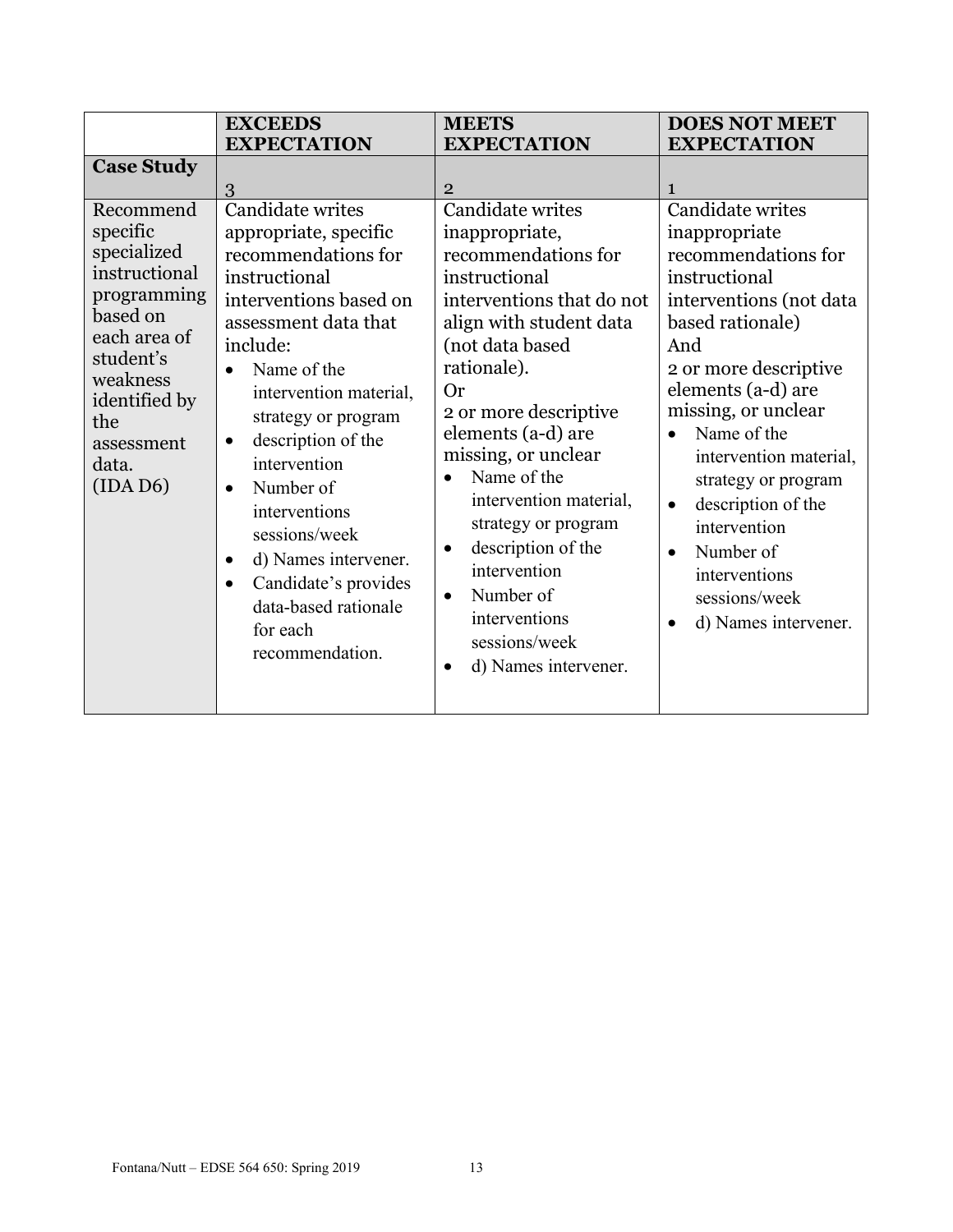|                          | <b>EXCEEDS</b><br><b>EXPECTATION</b>            | <b>MEETS</b><br><b>EXPECTATION</b>          | <b>DOES NOT MEET</b><br><b>EXPECTATION</b> |
|--------------------------|-------------------------------------------------|---------------------------------------------|--------------------------------------------|
| <b>Case Study</b>        |                                                 |                                             |                                            |
|                          | 3                                               | $\overline{2}$                              | $\mathbf{1}$                               |
| Design three<br>complete | Candidate designs a<br>sequence of lessons with | Candidate designs a<br>sequence of 3 lesson | Candidate designs<br>a sequence of 3       |
| lesson plans             | specific interventions                          | plans for phonemic                          | lesson plans for                           |
| for                      | that address the                                | awareness or phonics                        | phonemic                                   |
| phonological             | student's needs as noted                        | that are missing                            | awareness or                               |
| awareness or             | by the assessment data.                         | elements for 1 of the                       | phonics that are                           |
| phonics                  | Plans will include an                           | topics below.                               | missing elements                           |
| $(E-1:1-4)$              | explicitly stated                               | a) Goal of the lesson                       | for 2 or more of the                       |
|                          | instructional goal that                         | is not stated                               | topics below.                              |
| Design three             | links to the data.                              | b) Goal and/or                              | a) Goal of the                             |
| complete                 | Multi-sensory                                   | instruction do not                          | lesson is not                              |
| lesson plans             | instruction may                                 | reflect student                             | stated                                     |
| for decoding             | address:                                        | needs as noted in                           | b) Goal and/or                             |
| which may<br>include     | phonological<br>$\bullet$                       | the data<br>c) lessons do not               | instruction do<br>not reflect              |
| phonological             | awareness                                       | build off previous                          | student needs                              |
| awareness as             | phonics: syllable<br>$\bullet$                  | lessons                                     | as noted in the                            |
| supported by             | types, spelling rules<br>and consonant          | multi-sensory<br>$\rm d)$                   | data                                       |
| data.                    | and/or vowel                                    | components are                              | c) lessons do not                          |
|                          | graphemes                                       | not present                                 | build off                                  |
|                          |                                                 |                                             | previous lessons                           |
|                          |                                                 |                                             | multi-sensory<br>d)                        |
|                          |                                                 |                                             | components are                             |
|                          |                                                 |                                             | not present                                |
|                          |                                                 |                                             |                                            |
|                          |                                                 |                                             |                                            |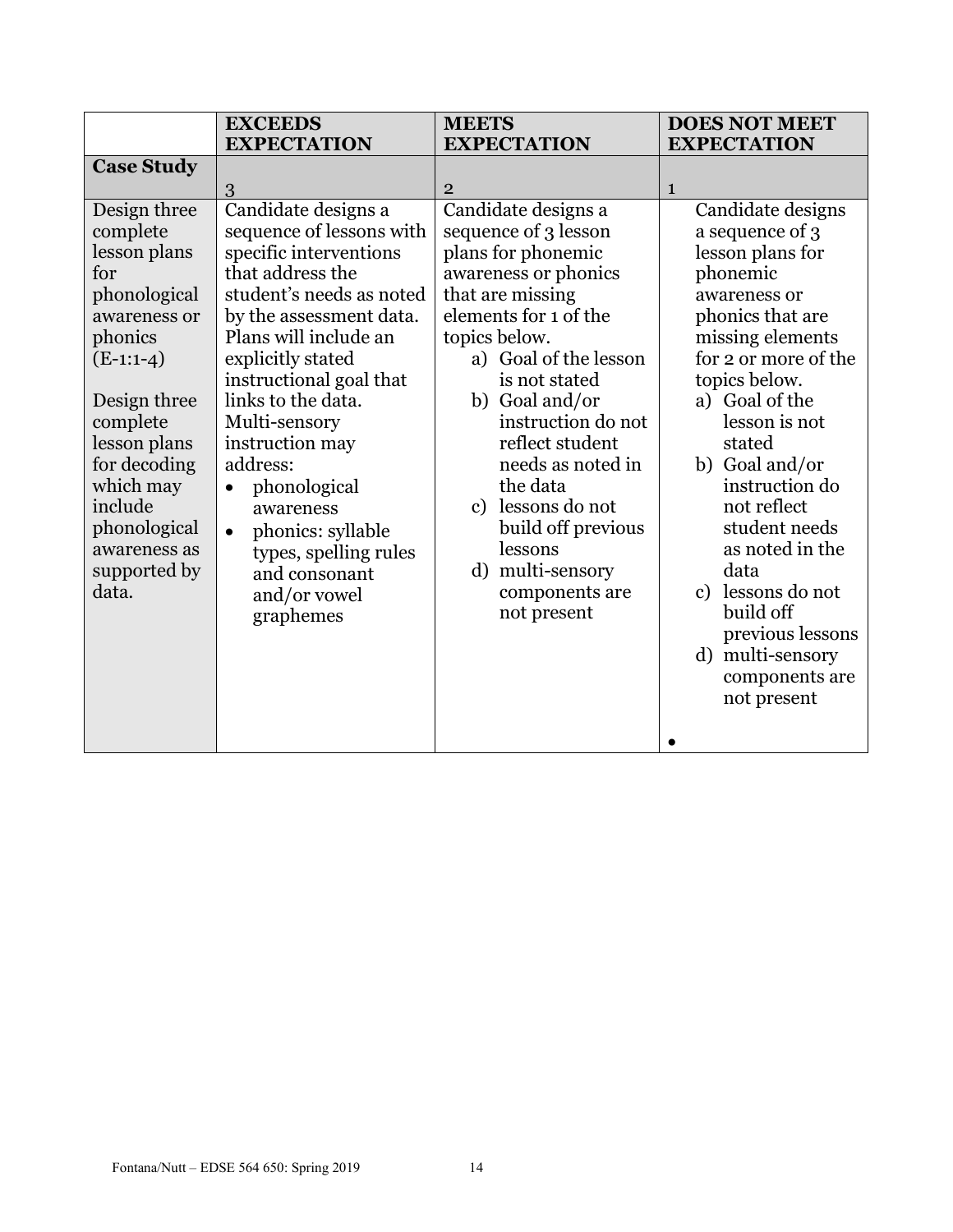|                                                                                                                                                                                                                                  | <b>EXCEEDS</b><br><b>EXPECTATION</b>                                                                                                                                                                                                                                                                                                                                                   | <b>MEETS</b><br><b>EXPECTATION</b>                                                                                                                                                                                                                                                                                                                                                                         | <b>DOES NOT MEET</b><br><b>EXPECTATION</b>                                                                                                                                                                                                                                                                                                                                                                                    |
|----------------------------------------------------------------------------------------------------------------------------------------------------------------------------------------------------------------------------------|----------------------------------------------------------------------------------------------------------------------------------------------------------------------------------------------------------------------------------------------------------------------------------------------------------------------------------------------------------------------------------------|------------------------------------------------------------------------------------------------------------------------------------------------------------------------------------------------------------------------------------------------------------------------------------------------------------------------------------------------------------------------------------------------------------|-------------------------------------------------------------------------------------------------------------------------------------------------------------------------------------------------------------------------------------------------------------------------------------------------------------------------------------------------------------------------------------------------------------------------------|
| <b>Case Study</b>                                                                                                                                                                                                                | 3                                                                                                                                                                                                                                                                                                                                                                                      | $\overline{2}$                                                                                                                                                                                                                                                                                                                                                                                             | 1                                                                                                                                                                                                                                                                                                                                                                                                                             |
| Design three<br>complete<br>lesson plans<br>that<br>address(phon<br>ics and word<br>recognition)<br>(IDA E-2: 2-<br>4)<br>Design three<br>complete<br>lesson plans<br>that address<br>word<br>recognition.<br>(IDA E-2: 2-<br>4) | Candidate designs a<br>sequence of lessons with<br>specific interventions<br>that address the<br>student's needs as noted<br>by the assessment data<br>relative to word<br>recognition. Plans will<br>include:<br>a) An explicitly stated<br>instructional goal that<br>links to the data.<br>b) Multi-sensory<br>instruction that<br>addresses:<br>High frequency and<br>sight words. | Candidate designs a<br>sequence of lessons with<br>specific interventions in<br>which 2 of the following<br>items are missing or<br>incomplete:<br>a) Goal of the lesson is<br>not stated<br>b) Goal and /or<br>instruction do not<br>reflect student needs<br>as noted in the data<br>lessons do not build<br>$\mathbf{c}$ )<br>off previous lessons<br>d) multi-sensory<br>components are not<br>present | Candidate designs a<br>sequence of lessons<br>with specific<br>interventions in which<br>more than 2 of the<br>following items are<br>missing or incomplete:<br>a) Goal of the lesson is<br>not stated<br>b) Goal and/or<br>instruction do not<br>reflect student<br>needs as noted in<br>the data<br>lessons do not<br>$\mathbf{c}$<br>build off previous<br>lessons<br>multi-sensory<br>d)<br>components are not<br>present |
| Design three<br>complete<br>lessons<br>(fluency)<br>$(IDA E-6: 2)$                                                                                                                                                               | Candidate designs a<br>sequence of lessons<br>based on student<br>fluency data that:<br>Reflect the student's<br>$\bullet$<br>data<br>Use a variety of<br>instructional<br>techniques to build<br>fluency<br>Include a variety of<br>$\bullet$<br>texts at the student's<br>instruction level for<br>fluency building                                                                  | Candidate designs a<br>lessons that:<br>Do not reflect<br>$\bullet$<br>student data<br><b>Or</b><br>Instruction is limited<br>$\bullet$<br>to 1 approach or<br>activity<br><b>Or</b><br>Texts are not at the<br>$\bullet$<br>student's<br>instructional level                                                                                                                                              | Candidate designs a<br>lesson that:<br>Do not reflect<br>$\bullet$<br>student data<br>And<br>Instruction is<br>$\bullet$<br>limited to 1<br>approach or<br>activity<br>And<br>Texts are not at the<br>$\bullet$<br>student's<br>instructional level                                                                                                                                                                           |